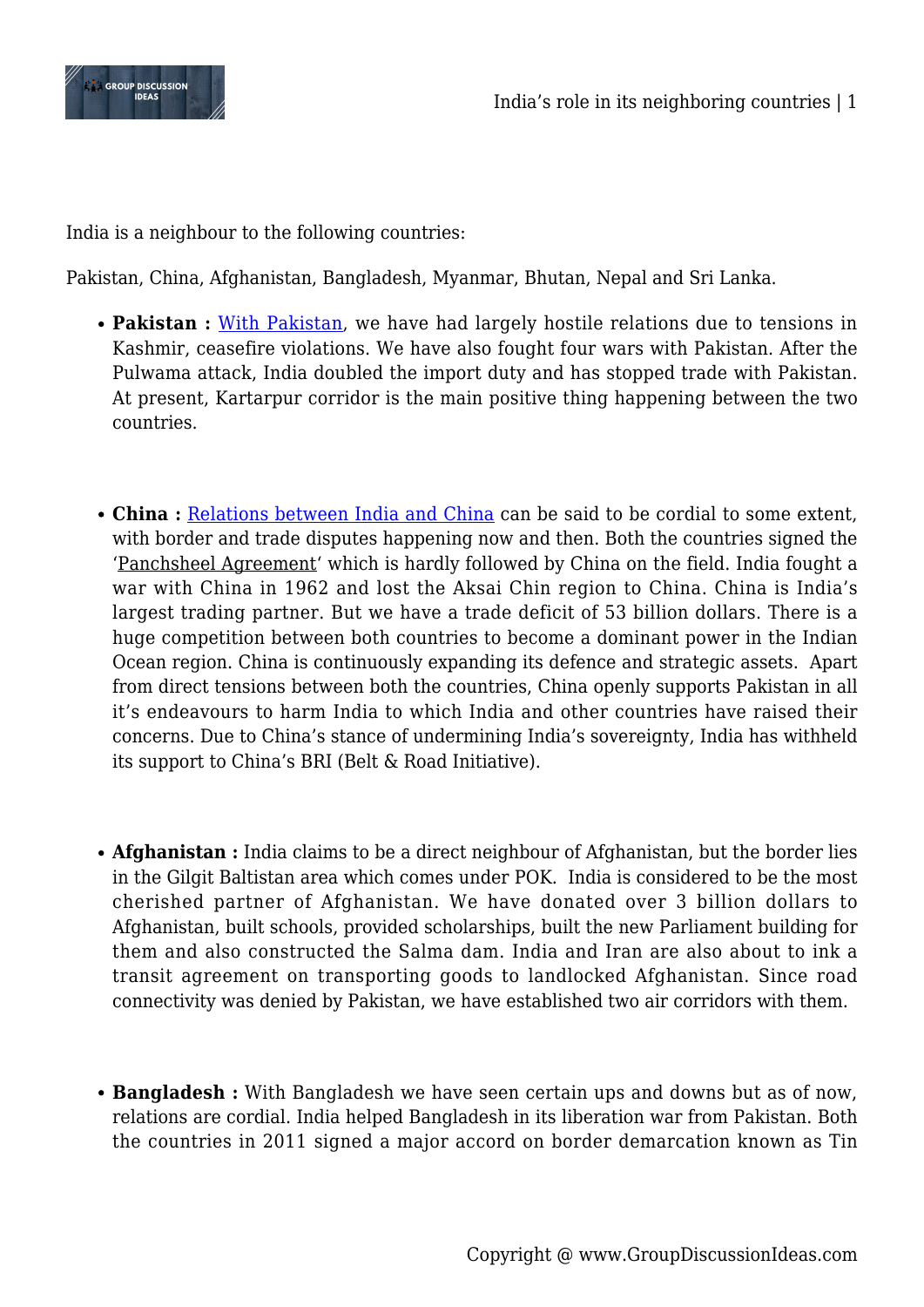



Bigha corridor. India has invested heavily in infrastructure development of Bangladesh. Both countries have agreed to fight terrorism together. India also provides electricity to Bangladesh. Apart from giving 500 million dollars line of credit for defence equipment we also conduct military exercises with them regularly. Bangladesh has also allowed movement of Indian goods to our north-eastern states through its territory and can also transmit electricity from Assam to Bihar.

- **Myanmar :** India and Myanmar share a 1600 km long border, the relations have been quite normal. Myanmar was a province of British India and was separated in 1937. We have had cultural exchanges with Myanmar of Buddhist texts. Though the trade and connections with Myanmar are poor as of now but India wants to improve on these aspects as a part of 'Act East' policy. We have given no charge visa to all Myanmar citizens since 2017. Also, both countries have agreed to work together against terrorism and drug trafficking. India is helping Myanmar to modernize its military.
- **Bhutan :** Relations between India and Bhutan have been very close and unique. Bhutan is the largest beneficiary of Indian foreign aids. We have helped them develop in all aspects. Pt. Jawaharlal Nehru once said that any act of aggression on Bhutan will be considered as an act of aggression on India. In 1949 India and Bhutan signed a Treaty of Friendship according to which India won't interfere in internal matters of Bhutan while Bhutan will let India guide its foreign policy, this agreement was revoked in 2007. India also carries the responsibility of training Bhutan's army. Bhutan has declared that it will be a developed country by 2045, India should not shift its focus from economic and strategical importance of Bhutan when it comes to competing with China in this region.
- **Nepal :** Our relationship with Nepal started with the 1950 Treaty of Peace and Friendship. India and Nepal have open borders and citizens of both countries can move freely. Nepalese can also work freely in India except for some civil services and some states. India has helped a lot to Nepal with infrastructural development, line of credits, free trade and monetary aid. However, there is a growing closeness between Nepal and China recently and India should be tactful in dealing with both the countries.